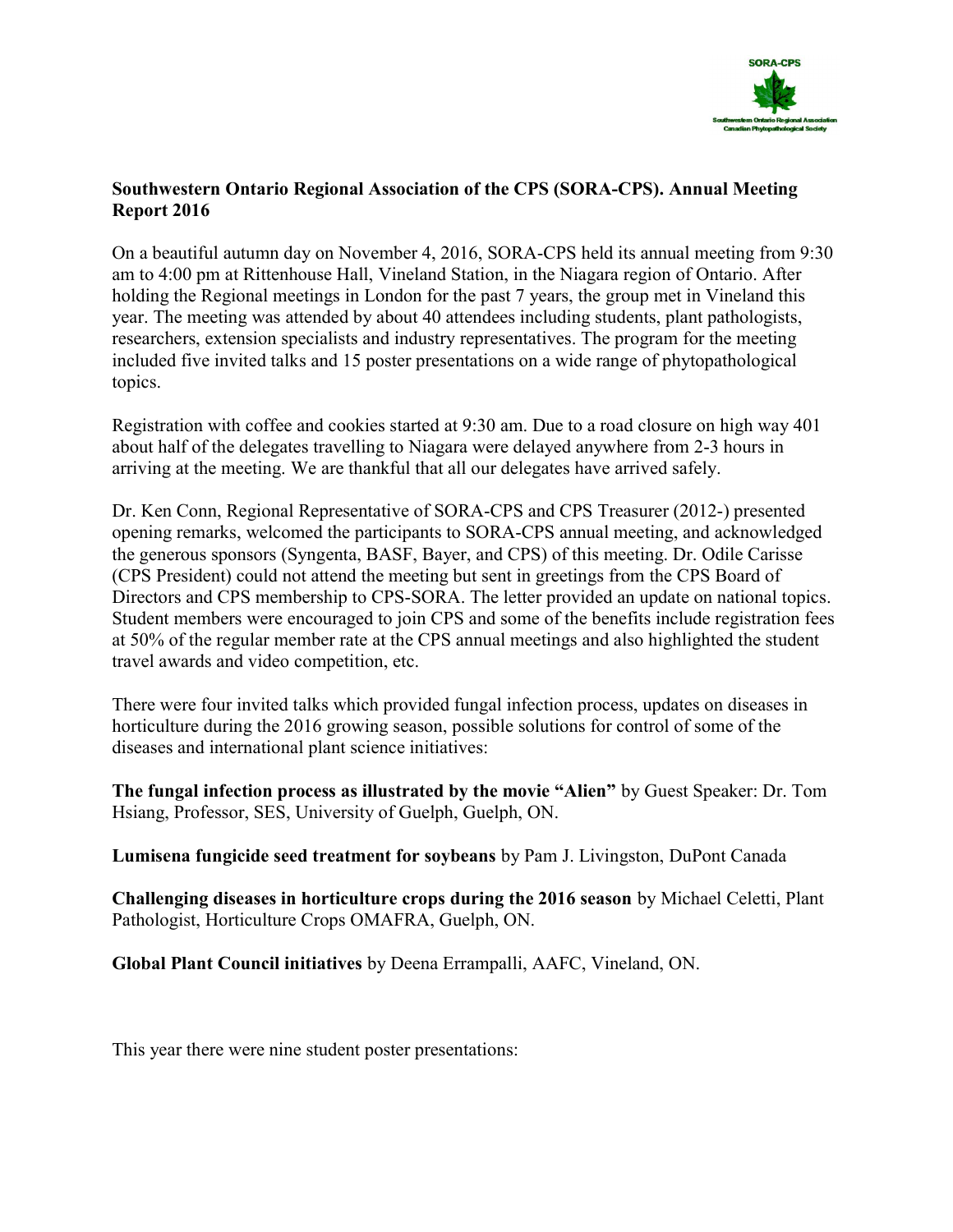

Fungicide resistance in the turfgrass pathogen Microdochium nivale. R. GOURLIE AND T. HSIANG. School of Environmental Sciences, University of Guelph, Guelph, ON N1G 2W1, Canada

Sequence-based identification of fungi from ginseng roots and soils. C. NICOL, A. HALDAR, M. PARCEY, K. I. SCHNEIDER, S. WESTERVELD AND D. ERRAMPALLI. Agriculture and Agri-Food Canada, 4902 Victoria Ave. N., Vineland Station, ON L0R 2E0 Canada; and (S.W.) Ontario Ministry of Agriculture, Food and Rural Affairs, 1283 Blueline Road, Simcoe, ON, N3Y 4N5 Canada

Evaluation of weather-based forecasting models and cultivar resistance to manage leaf curl [Colletotrichum fioriniae] on celery crops in Ontario. S. REYNOLDS, M. CELETTI, K. JORDAN AND M. R. MCDONALD. Department of Plant Agriculture, University of Guelph, Guelph, ON NIG 2W1, Canada; and (M.C.) Ontario Ministry of Agriculture, Food and Rural Affairs, Guelph, ON NIG 2W1, Canada

Effects of fumigants and biofumigants on ginseng replant disease. S. WESTERVELD, A. F. SHI AND R. RIDDLE. (S.W.) Ontario Ministry of Agriculture, Food and Rural Affairs; (A.F.S.) Ontario Ginseng Growers Association; (A.F.S., R.R.) University of Guelph; and (S.W., A.F.S., R.R.) Simcoe Research Station, 1283 Blueline Road, Simcoe, ON N3Y 4N5, Canada

Effect of a resistance activator and increased CO2 on turfgrasses inoculated with Microdochium nivale. S. STRICKER, T. HSIANG AND A. BERTRAND. University of Guelph, Guelph, ON, Canada; and Agriculture and Agri-Food Canada, Québec City, QC, Canada

Determining the pathogenicity of fungal isolates on ginseng roots. G. TANABE, C. NICOL, B. COLANTONIO, K. I. SCHNEIDER AND D. ERRAMPALLI. Agriculture and Agri-Food Canada, 4902 Victoria Ave. N., Vineland Station, ON L0R 2E0, Canada

Relationship between weather variables, airborne spore concentration and stemphylium leaf blight on onions. S. C. TAYVIAH, B. D. GOSSEN AND M. R. MCDONALD. Department of Plant Agriculture, University of Guelph, Guelph, ON, Canada; and (B.D.G.) Agriculture and Agri-Food Canada, Saskatoon, SK, Canada

Soybean root suberin and resistance against the pathogen Phytophthora sojae. T. L. A. TULLY, A. BJELICA AND M. A. BERNARDS. Department of Biology, The University of Western Ontario, London, ON, Canada

Regulation of suberin biosynthesis in a wound-healing potato (Solanum tuberosum L.) tuber model. K. WOOLFSON, A. KACHURA, A. BJELICA, M. HAGGITT, Y. ZHANG AND M. A. BERNARDS. Department of Biology, The University of Western Ontario, London, ON, Canada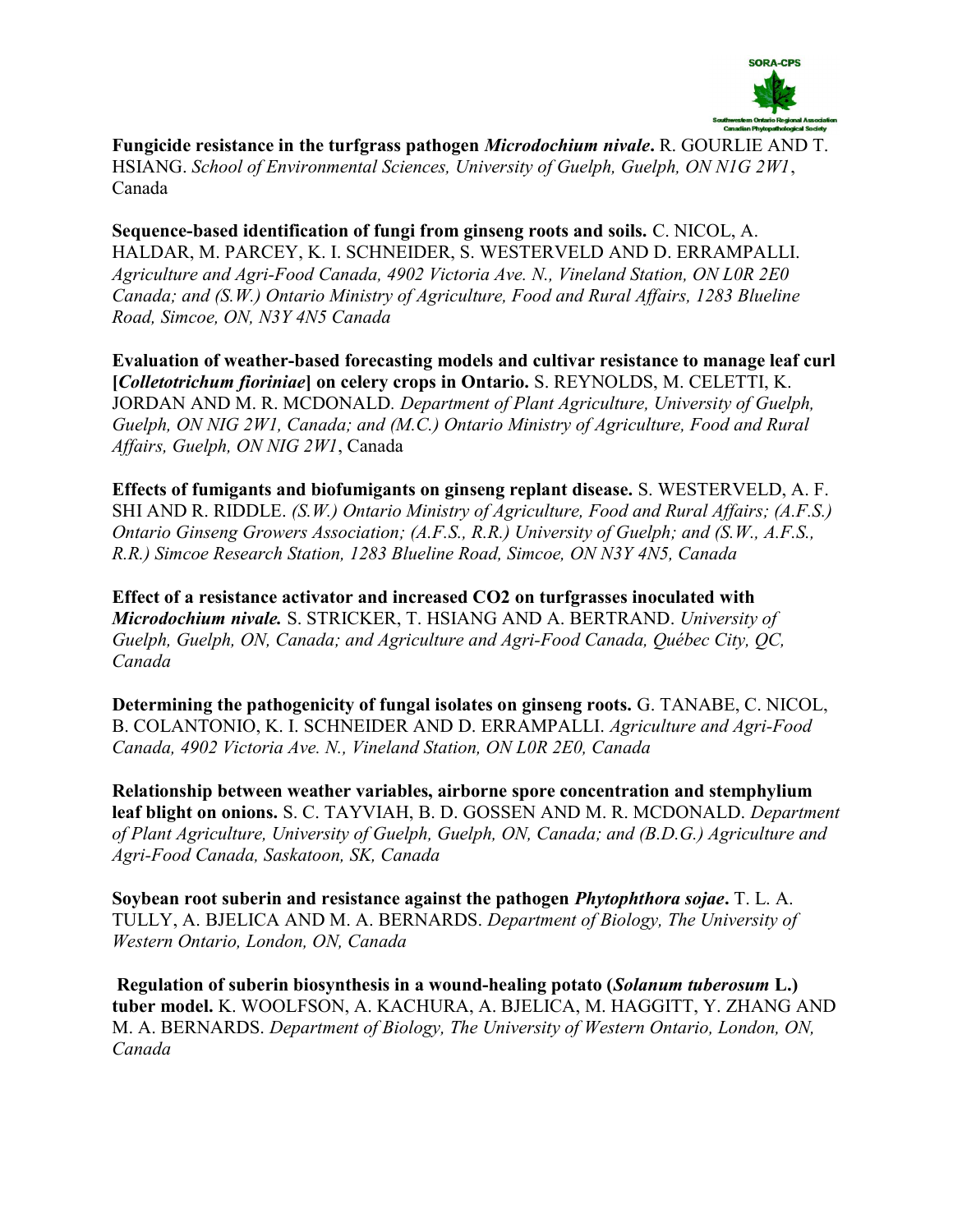

## Student Awards Presentation

Thank you to Owen Wally and Kevin Dufton who participated as judges for the student poster presentation competition. Dr. Ken Conn presented the four cash prizes for the winners of the best student poster competition. First prize (\$100) was awarded to Stephen Reynolds (supervisor: Dr. Mary Ruth McDonald), second prize (\$75) to Amy Fang Shi (supervisor: Dr. Paul Goodwin), third prize (\$50) to Kathlyn Woolfson (supervisor: Dr. Mark Bernards) and fourth prize (\$25) to Trish Tully (supervisor: Dr. Mark Bernards).

## Business meeting

Dr. Ken Conn conducted the business meeting following the formal talks and poster presentations. Regional funds are in good shape.

Ken and Deena led the discussion on a proposal for a joint Ontario plant protection societies (Pathology, Entomology, and Weeds) + Ontario Pest Management Conference (OPMC) meeting. The outcomes from a productive discussion are as follows: In principle, the SORA-CPS group has agreed to meet jointly with Ontario plant protection societies + OPMC for a 2 or 2.5 day meeting in 2018. The cost of the meeting was really the only concern expressed by the members including graduate students in attendance and their supervisors. The registration fee, is naturally projected to be higher for a 2 or 2.5 day meeting than one day meeting. A recommendation was that organizers from all the groups involved should have a coordinated effort for obtaining sponsorship well ahead of the meeting to reduce the registration costs as much as possible. We know that CPS-SORA has been successful in raising sponsorship money for our meetings. Suggested locations were Guelph or Niagara Falls. Guelph will be a central location for many of the delegates and of course many would like to meet in Niagara Falls. Suggested time of the meeting is late October to first weekend of November. As to the meeting program, the group has asked to organize a program, in particular the talks with common themes of pathology, weeds, and entomology that would encourage mixing of delegates from different societies. Also allocate time for the individual societies' oral sessions and to have one joint poster session for all societies. Deena and Ken will take this information to the OPMC committee later in November 2016.

Thank you to the local arrangements committee (Deena Errampalli, Karin Schneider, Jody Rae, and Katerina Nicol) for putting together a one day program and the Italian themed menu with meat and vegetarian lasagna, salad, dessert squares, and fruit. It was delicious and memorable. The SORA-CPS regional meeting for 2017 is planned to be held in November 3, 2017 in Vineland.

Respectfully submitted by:

Deena Errampalli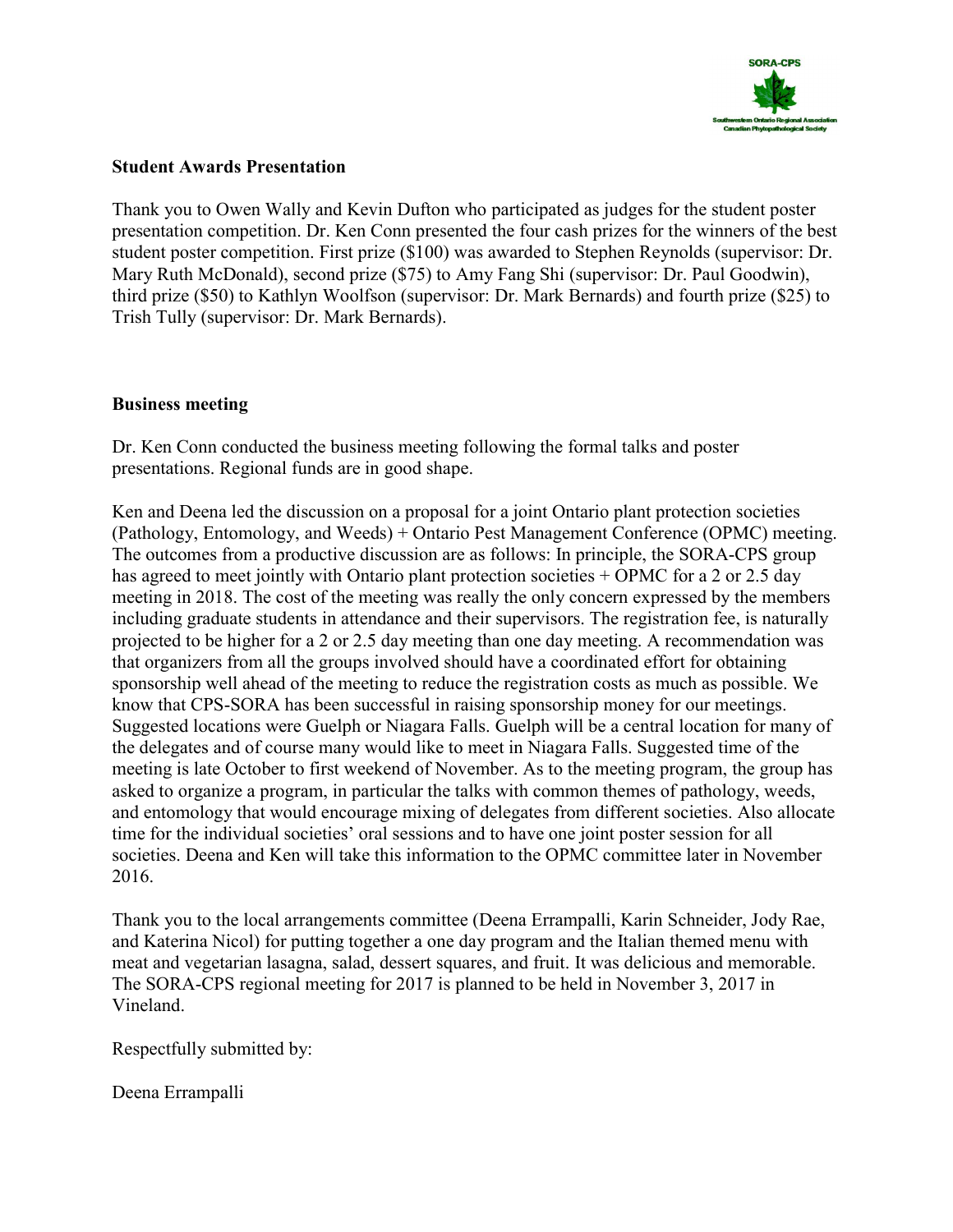

Chair, SORA-CPS Local Arrangements Committee and CPS Past President

Ken Conn, Regional Representative of SORA-CPS



SORA-CPS 2016 Group Photo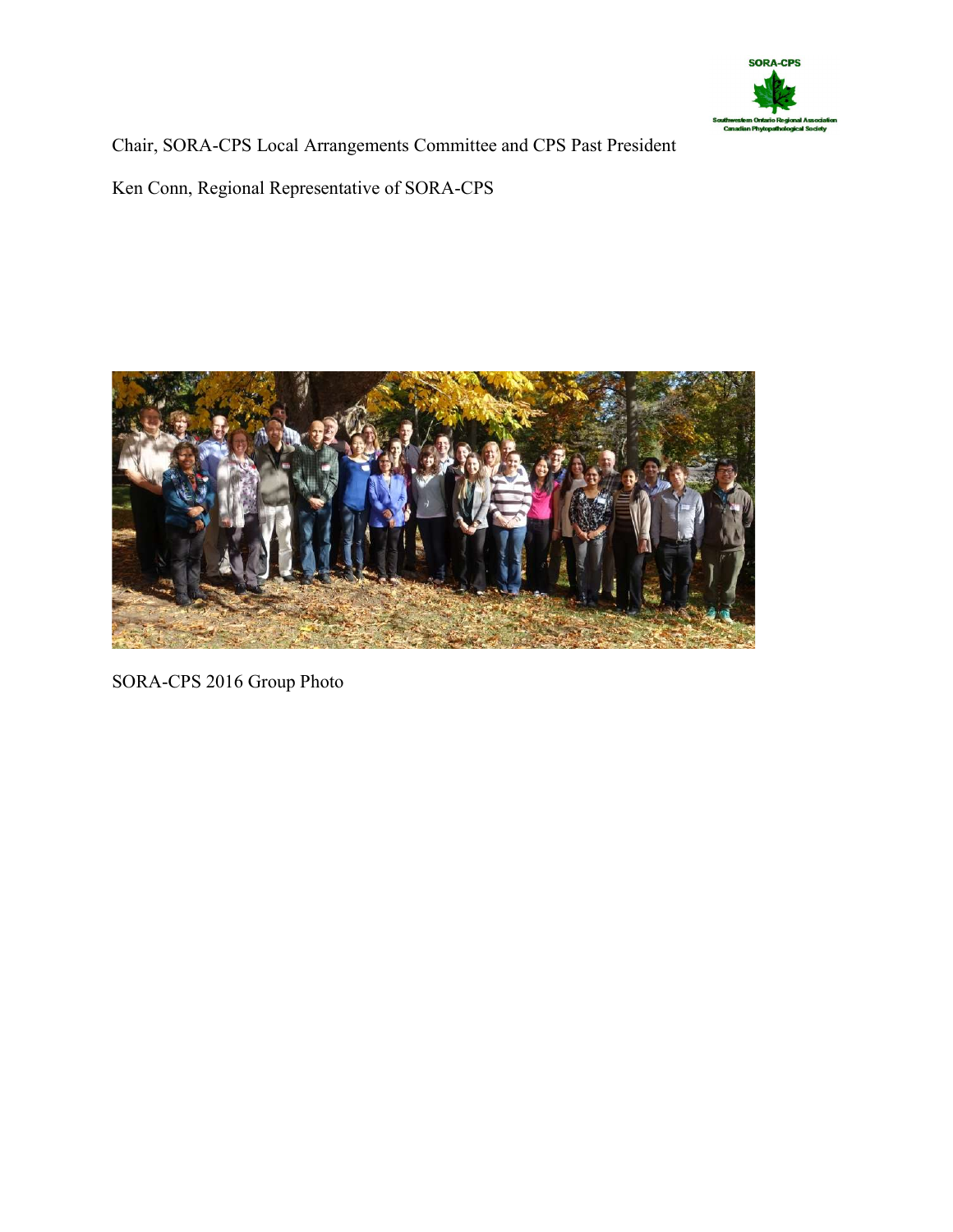



Ken Conn and Deena Errampalli presented student poster awards to: Amy Shi, Kathlyn Woolfson, Trish Tully, Stephen Reynolds



Mike Celetti presenting an update on diseases on horticulture crops during the 2016 growing season.